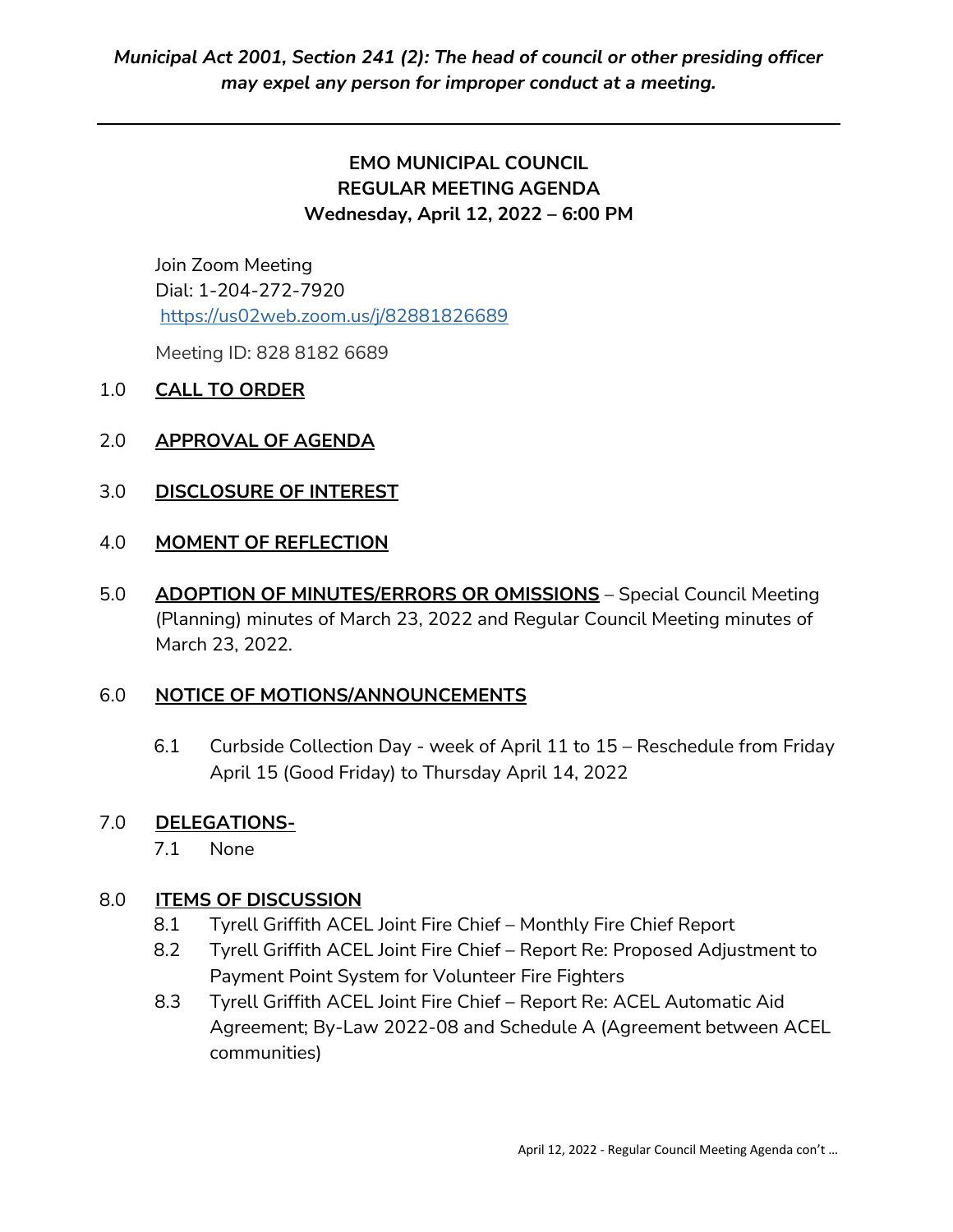- 8.4 Tyrell Griffith ACEL Joint Fire Chief Report Re: Automatic Aid Agreement with Rainy River First Nations; By-Law 2022-09 and Schedule A (Agreement with RRFN).
- 8.5 Rick Hallam CBO Monthly Building Stats Report- March 2022
- 8.6 NOMA 2022 Annual Conference (tabled from previous meeting)
- 8.7 Report 2022-15 2022 Capital Expenditures for Water Treatment Plant (WTP) Upgrades
- 8.8 Resolutions to approve administrative staffing changes effective April 20, 2022 – Interim CAO/Clerk-Treasurer, Deputy Clerk/Municipal Election Returning Officer & Special Project Coordinator
- 8.9 \$ 1,500 Financial Support for Family Event in the ELCC (main floor) on Saturday April 23, 2022 – part of the Annual Emo Spring Fever Days Event- Councilor Shortreed to provide additional details
- 8.10 Approve payment of invoices on file

## 9.0 **RESOLUTIONS/BY-LAW:**

- 9.1 By-Law 2022-05 Agreement for CBO Services
- 9.2 By-Law 2022-06 Library Lease Agreement
- 9.3 By-Law 2022-07 Zoning By-Law Amendment (9058 Hwy 602)

### 10.0 **CORRESPONDENCE/INFORMATION:**

- 10.1 Ministry of Municipal Affairs & Housing Bill 109 the More Homes for Everyone Act, 2022.
- 10.2 Spring Fever Days 2022
- 10.3 Ontario Sport Network Grant
- 10.4 MMAH Update on Emergency Orders (COVID)
- 10.5 NWHU Small Drinking Water Systems Inspections

## 11.0 **REPORTS** (Council)

11.1 Emo Rec Council (Shortreed)

## 12.0 **MINUTES**

12.1 Emo-LaVallee Community Centre – February 17, 2022

## 13.0 **IN-CAMERA ITEMS**

- Personal matters about an identifiable individual, including municipal or local board employees
- 13.1 Staffing Issue Recreational Area Parks & Emo & LaVallee Community Center (Arena)